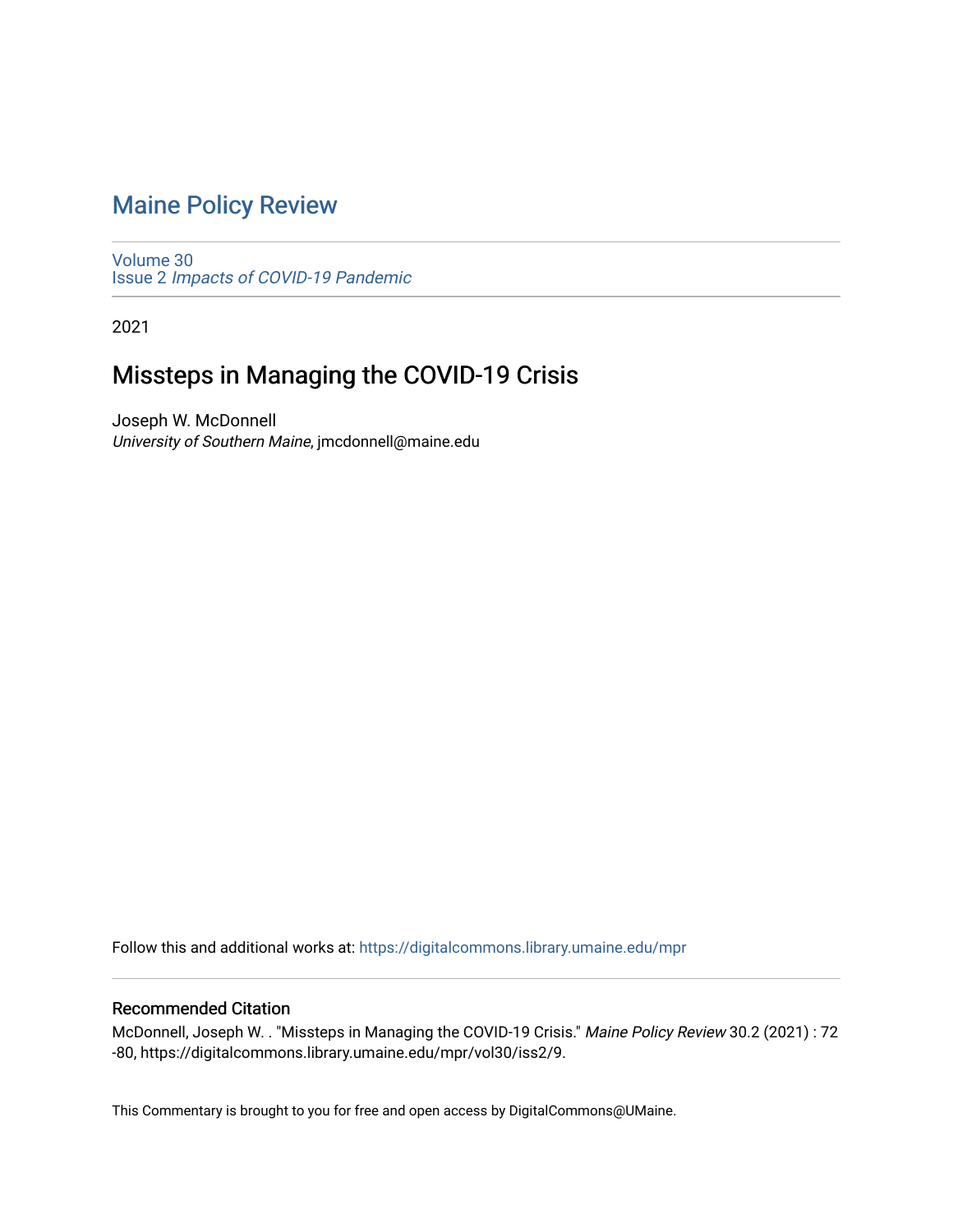# Missteps in Managing the COVID-19 Crisis

#### by Joseph W. McDonnell

The COVID-19 pandemic touched<br>
every corner of the world, infecting<br>
and the world, infecting and killing millions of people and robbing many more millions of their livelihoods. It is the most widespread and devastating crisis of our lifetime. The pandemic surprised the world with the speed of its spread and caught nations woefully unprepared to contain the virus. Many world leaders failed to respond effectively to the crisis even after it became apparent that the pandemic posed a significant threat to their countries and their people.

Although the pandemic took the world by surprise, in hindsight its arrival was readily predictable in a world where we encroach on forests and wildlife habitats, engage in large-scale farming that pack animals into crowded pens, house millions of city dwellers in close quarters, and ship millions of cargo containers and move millions of people across borders each year. In our globalized world, the risk of a widespread infectious disease outbreak had increased exponentially. Epidemiologists long warned that only the timing of the next pandemic remained uncertain not its eventual arrival (Osterholm and Olshaker [2020](#page-8-0)).

Why did the warning signs for COVID-19 go unnoticed? Why did so many leaders fail to plan for a pandemic? And why did they not recognize the outbreak and respond effectively even after the pandemic was at their doorstep? I will seek to answer these questions by exploring six stages in crisis management: (1) preventing the crisis, (2) planning for the crisis, (3) recognizing the crisis, (4) containing the crisis, (5) returning the

society to normal or to a noncrisis state, and (6) learning from the crisis (Augustine [1995\)](#page-8-1). As we undertake this exploration, keep in mind that it's much easier to identify missteps than to manage a crisis as it unfolds. But uncovering missteps is the best way to help society prepare for the next crisis.

#### MISSTEPS IN WUHAN CHINA

On December 30, 2019, Dr. Li Wenliang, an ophthalmologist in Wuhan, China, sent an online chat to warn his medical school classmates about a mysterious SARS-like illness that had infected several patients who were brought to the emergency room. Dr. Li likely indicated the virus was spreading from human to human and not just from animals to people, meaning it was highly contagious. If it spread only with direct contact with animals, it would not be as feared because fewer people have contact with animals. Local Chinese government officials chastised Dr. Li for spreading such information and compelled him to retract his statement. The doctor soon after became sick with COVID-19 and died, providing dramatic evidence of the human transmission of the virus (Buckley and Myers [2020](#page-8-2)).

In response to rumors that spread rapidly over social media, the Wuhan Municipal Health Commission was forced to issue an urgent notice to city hospitals about cases of atypical pneumonia linked to a wholesale seafood market. The city indicated the disease was preventable and controllable with no

need for public concern. Several days later the city shut down the market. Over the next several weeks, the number of illnesses and deaths in Wuhan increased. Local officials, though, persisted in claiming that there was no human-tohuman transmission and the situation was under control (CRS [2020\)](#page-8-3).

In early January 2020, authorities in Beijing sent teams of scientific experts to Wuhan, but local officials likely stymied the work of these experts to prevent them from reaching a conclusion that the virus was contagious. On January 7, 2020, the Wuhan Institute of Virology completed a genetic sequence of the novel coronavirus, and the World Health Organization began developing a diagnostic test. Finally, on January 18, Beijing sent a third team, which included Dr. Zhong Nanshan, the famed epidemiologist who first diagnosed the SARS epidemic in 2003. One day later, the scientific team reported its findings to the National Health Commission. Dr. Zhong was highly critical of the Wuhan government's response. He said, "If the government had sent out a notice, if they had asked everyone to wear masks, to do temperature checks, maybe a lot fewer people would have died" (Chen and Cadell [2020\)](#page-8-4).

Three days later, the central government in Beijing ordered the lockdown of Wuhan and extended the lockdown to the surrounding region—confining a total of 56 million people to their homes (Aljazeera [2020](#page-8-5)). Prior to the shutdown, however, thousands of people travelled from Wuhan to other parts of China and abroad, spreading the virus. Soon after being detected in China, the coronavirus spread throughout Asia, to South Korea, Japan, Hong Kong, Taiwan, Thailand, and Vietnam. It also rapidly spread outside Asia to Australia, Canada, the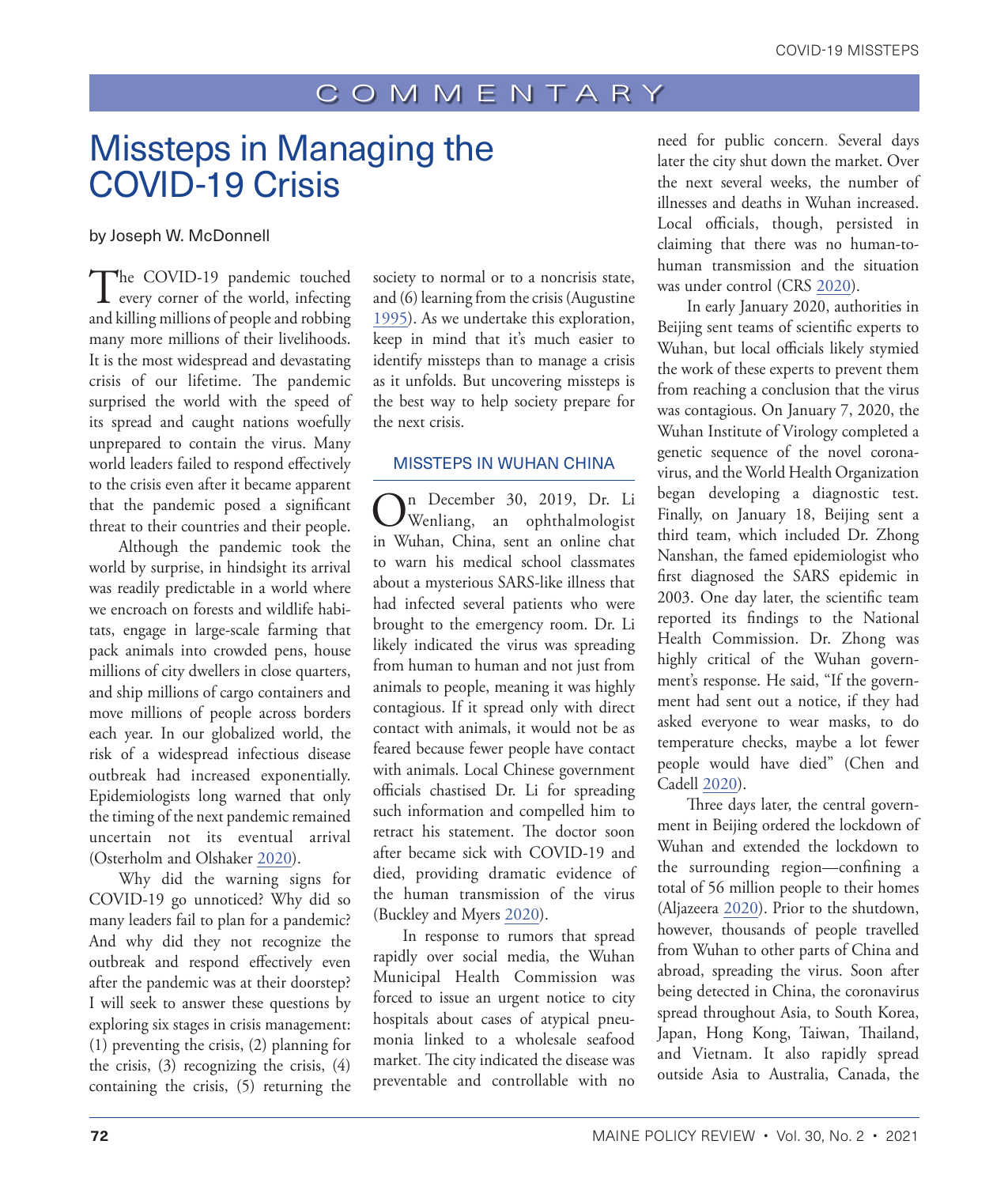United States, and the largest countries in Europe.

Shortly after China recognized the severity of the crisis and took dramatic action, it became clear that the virus had traveled throughout the world and may even have spread before being diagnosed in China**.** In late January, the World Health Organization declared a global health emergency (BBC News [2020](#page-8-6)).

### FAILURE TO LEARN FROM PREVIOUS CRISES

There are several lessons in crisis<br>
management that we can see from the early stages of this case study. The first lesson is to learn from previous crises to take steps to prevent a similar crisis from happening again.

In markets such as the one in Wuhan where scientists believe the virus likely originated, animals are often held in confined spaces and small cages. This setting can allow for the exchange and mixing of multiple bodily fluids. Human handling of these animals may also cause viruses to spill over into the human population, especially if the handlers of these wild animals have cuts, scratches, bites, or other wounds from the animals (Phillips [2020](#page-9-0)). We do not know if preventing the sale or consumption of wild animals or closer monitoring of these markets would have prevented this crisis, but such traditions may have to be rethought as urbanization and deforestation bring human society and wild animals closer together.

A leak from the Wuhan Institute of Virology has been postulated as an alternative theory of COVID-19's origin. Both virus origin theories remain speculative and are only supported by circumstantial evidence. Still, the same principle of learning from past mistakes applies equally to the animal transmission and the lab-leak origination theory.

So why did China and so many other countries not learn from previous crises? And why did they not take action to prevent and plan for this crisis? Organizations fail to learn for many reasons. New leaders come into organizations with new priorities and new challenges, and the old crises along with the lessons learned get placed on the back burner. Also, the time between similar crises often leaves a false impression. In the flu pandemic of 1918, approximately 5 percent of the world's population perished (Spinney [2017](#page-9-1)), but the 100-year time lapse could make leaders think such a pandemic could not happen again, and more recent pandemics have been more readily contained.

Leaders may also prefer to take actions that produce immediate benefits rather than imposing unpopular policies (such as the elimination of the sale of wild animals in wet markets or restrictions on laboratory experiments) for benefits that may not be seen for many years if at all. It is easy to rationalize decisions to not devote scarce resources to low-probability events. Unfortunately, when high-impact, low-probability events occur, they impinge on priorities and disrupt societies.

### FAILURE TO PLAN TO MITIGATE THE CRISIS

The second lesson of crisis management is to plan for future crises to mitigate their effects. For a pandemic, such measures would include developing a master plan that coordinates agencies, strengthens vulnerable supply chains, and secures critical resources such as ICU beds, ventilators, and personal protective equipment (PPE) for medical workers. The plan would be tested through scenario or mock drills to stress test its capability. The test would allow multiple organizations to practice coordination and would reveal weaknesses in the public health and medical systems and supply chain that could be remedied prior to an actual crisis.

In the COVID-19 crisis, every country in the world was caught with an inadequate supply of PPE and other essential supplies. Many discovered their public health and healthcare systems were not up to the task of handling a pandemic. Many countries had outsourced the manufacture of PPE and generic pharmaceuticals to China and other low-cost producers (Brader [2020](#page-8-7)); when China shut down to prevent the spread of the virus, the world suffered shortages of essential supplies. Some countries quickly remedied the shortfall while others did not (Fisher and Hang-San [2020;](#page-8-8) Wieler et al. [2020](#page-9-2)).

It's the responsibility of governments, businesses, or organizations to perform risk assessments to identify and prepare for the most likely potential crises. Risk is the relationship between probabilities and impact. Quite often when a crisis occurs we discover that we missed the warning signs and miscalculated the risk. In hindsight, we discover that every crisis had warning signs although sometimes they are difficult to detect. In light of other pandemics such as SARS, MERS, Ebola, or H1N1, should governments have anticipated this pandemic? Or was COVID-19 a 100-year event that could not have been anticipated?

The answer to that question may determine your conclusion about missteps. If we consider this pandemic as completely novel or unknown, we may have more sympathy toward the poor preparation by government leaders. But if we look at COVID-19 as part of a pattern of pandemics, then we may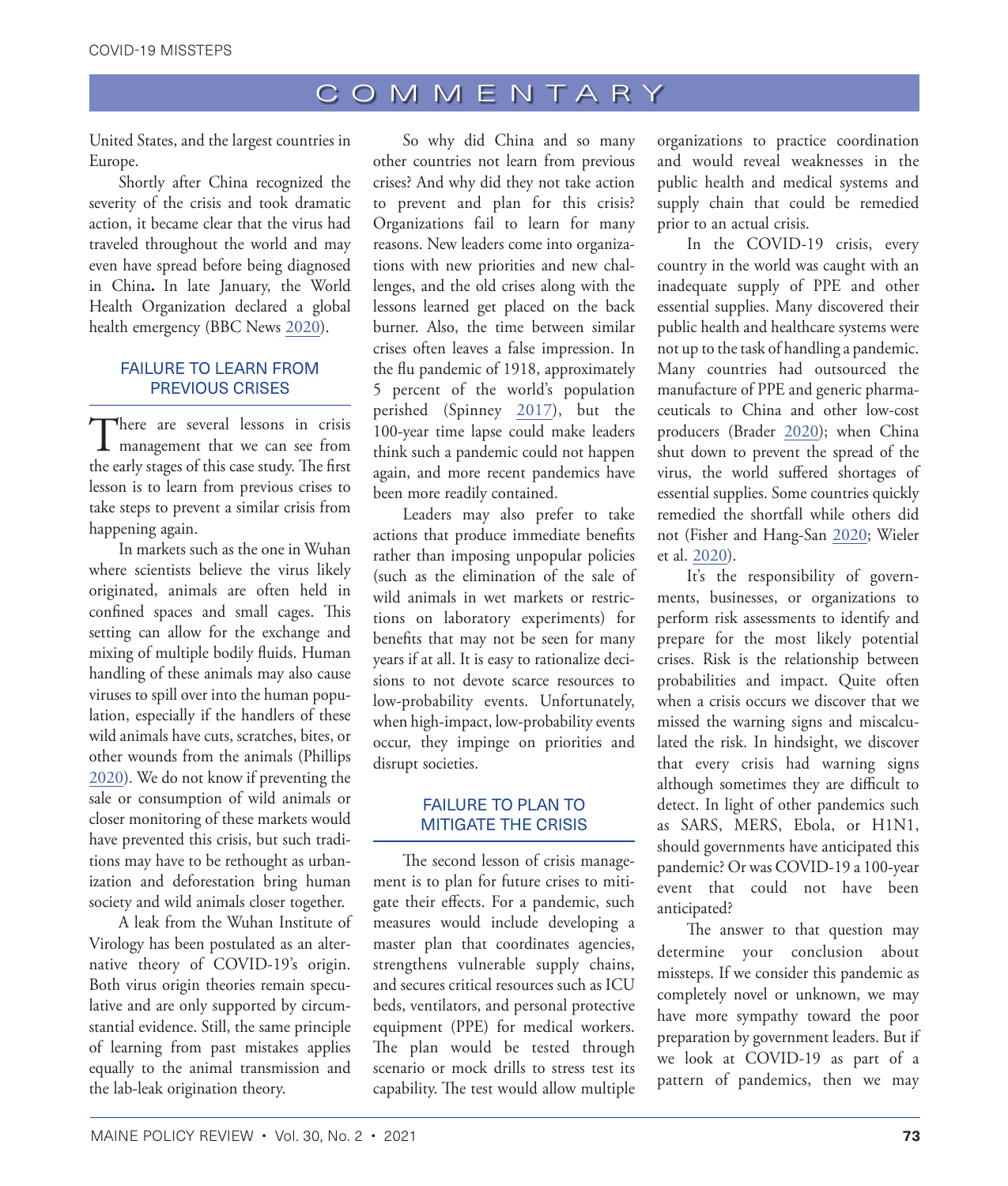conclude that governments should have anticipated, prevented, and planned for the crisis.

### RECOGNIZING AND RESPONDING TO A CRISIS

The third lesson of crisis management is the challenge of recognizing a crisis as it unfolds. In hindsight, it's easy to see the emergence of a crisis, but in real time, it's often quite difficult to sense the severity or potential severity of an event.

There are many reasons why sensing an emerging crisis is not easy. It could be inexperience, but our own interests can also blind us to a developing crisis. The local Wuhan government officials had incentivse to not recognize the crisis. They did not want to reveal an undesirable event to the central government in Beijing, and they did not want to have to deal with a problem that might disrupt their upcoming political provincial meeting.

The fourth stage in crisis management deals with the response. Crises involve an initial event, followed by a response. Curiously, the response often becomes a larger crisis than the original event. Once a crisis has been identified, the public looks to leaders and responsible organizations to contain it**.** Responding to a crisis requires sound judgment, the mobilization of response organizations, and persuasive communications.

We can debate whether China should have recognized the crisis sooner and shared information with the world earlier, but we have to marvel at the aggressive action China took to contain the crisis. It imposed sheltering in place, built hospitals in 10 days, ramped up testing, and quarantined anyone testing positive or even exposed to the virus (Wang et al. [2020](#page-9-3)). It extended its

lockdown to virtually the entire country at great cost to its economy. Tamping down the contagion in China did not rely solely on a top-down approach but also relied on the strong social solidarity of the Chinese people. And it does not appear to depend solely on an authoritarian government because a number of democratic societies such as South Korea, Germany, Australia, New Zealand, and Taiwan also successfully controlled the virus through vigorous testing, tracing, and quarantining (Baker et al. [2020](#page-8-9); Summers et al. [2020](#page-9-4)). We saw in subsequent waves of the virus, however, compliance was more challenging in these democratic societies.

The missteps in the Trump administration's response can be traced to president's anti-establishment populism, which eschewed international relations, mistrusted science, disregarded facts and truth telling, suspected government officials of disloyalty, and displayed a tendency to divide rather than unite the country. These biases conspired against the administration's approach for successfully managing the pandemic (Klain [2020\)](#page-8-10). The steps required to manage the pandemic included mobilizing an international response, respecting science, relying on government agencies to prepare and execute plans, communicating truthfully with transparency, and promoting social trust to encourage the public to take precautions to prevent the spread of the virus in the absence of a vaccine.

The administration's failure to plan began as early as the presidential transition when the Obama administration provided the incoming Trump administration with a table-top pandemic exercise accompanied by a detailed planning document, which highlighted the threat of a pandemic as a potential high-impact

event. Unfortunately, the high turnover in the Trump administration left few attendees from that transition exercise still in government three years later. The Trump administration's \$1.35 billion cut to the Pandemic Public Health Fund at the Centers for Disease Control (CDC) as well as the elimination of the National Security Council's office of pandemic response and the removal of the CDC epidemiologists in Beijing also contributed to the federal government's early missteps (Kirchhoff [2020](#page-8-11)).

Press reports indicated President Trump rebuffed many efforts from his own administration to get him to focus on the possibility of a pandemic after the outbreak in China. The president substituted his own judgment for that of the experts, including members of his administration. The administration not only failed to prepare but also waged a highstakes gamble contrary to the advice of the medical community by assuring the public the situation was under control when it was not. This misjudgment on COVID-19 had immediate deadly consequences.

On January 31, 2020, President Trump did take action by blocking all foreigners from coming to the United States from China. As an isolated action, however, it assumed that only Chinese nationals might spread the virus. Meanwhile, 40,000 people who were not Chinese nationals traveled from China to the United States in the 60 days after the ban without any systematic program to test, trace, and quarantine, and many others came into the country possibly with COVID-19 from other hotspot countries (Eder et al. [2020\)](#page-8-12)

On March 11, 2020, the president acted again by imposing a travel ban on European travelers. This action, however, may have accelerated the spread of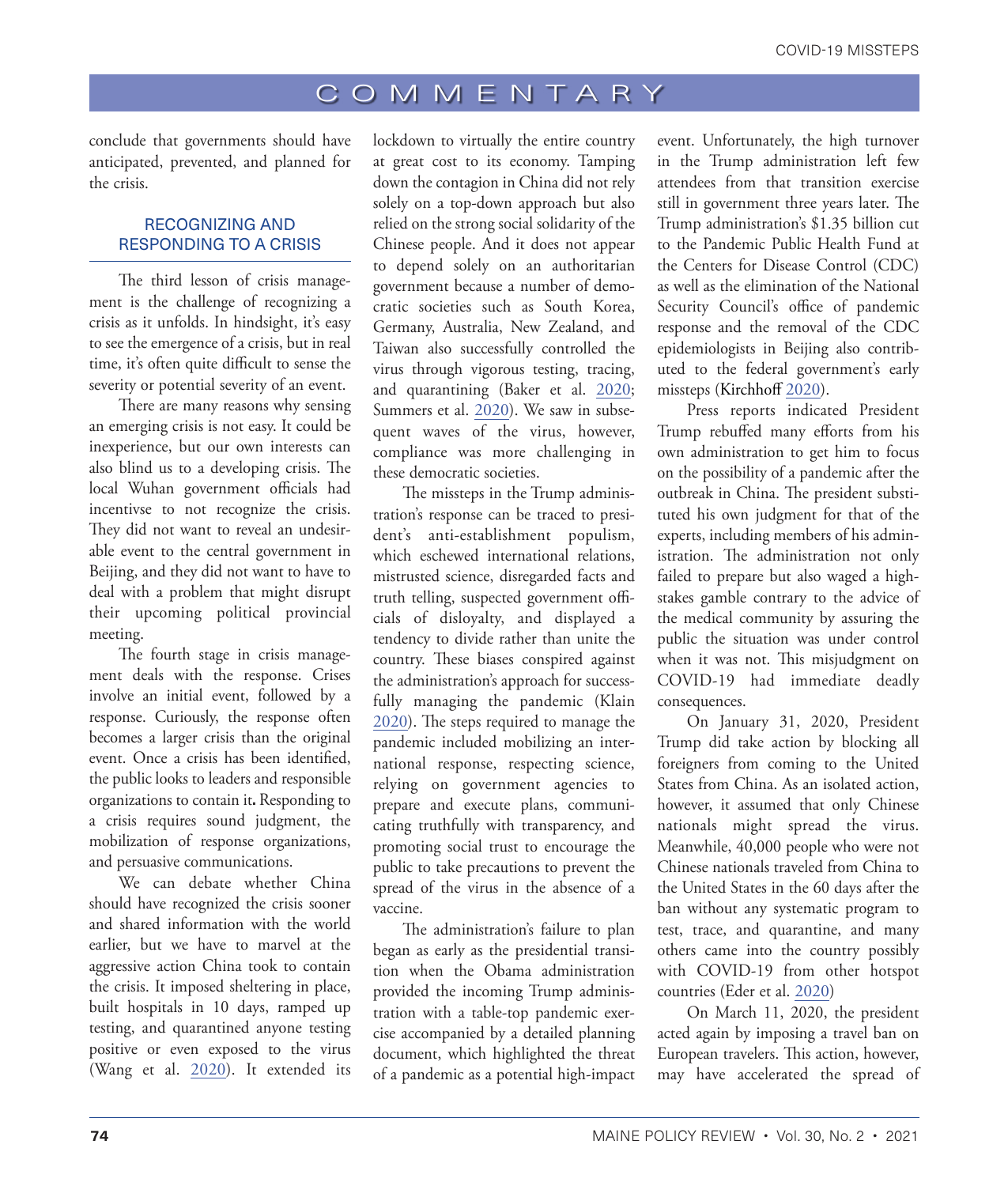COVID-19 in the United States as thousands of US citizens and others overwhelmed airports rushing back to the US before the ban went into effect (Saunders [2020](#page-9-5)). The rush created an ideal breeding environment for the virus. Bans work only if they are accompanied by rigorous testing, tracing, and quarantining. And they certainly work best if they block all travelers without giving advanced warnings that create a rush to travel before the effective date.

Finally, on March 13, 2020, the president declared a national emergency. State governors took actions to protect the public (Savage [2020](#page-9-6)). Since the virus had spread more rapidly to some cities and states, it made sense for the governors to take actions appropriate to their states. Perhaps political considerations influenced decision-making because coincidently the initial spread took place in the so-called blue states of Washington, California, New York, and southern New England. Without a coordinated federal response, however, governors had to compete with each other for PPE, ventilators, and other necessary supplies. The federal government decided not to play a central role in the coordination even though only it could compel companies to produce vital equipment.

Between March 19 and March 25, 2020, as the number of COVID-19 cases rose precipitously, governors in 20 states shut down their economies and ordered residents to shelter in place. During the following week, an additional 20 states took the same action (Mervosh [2020](#page-8-13)).

In hindsight, it's clear that the early hotspots such as New York City should have closed sooner. Columbia University's model showed that 54,000 deaths might have been prevented if certain states had closed two weeks earlier (Togoh [2020\)](#page-9-7)—a significant misstep. Just two weeks before

New York City shutdown, its mayor rode a crowded subway encouraging people to go about their normal business because there was nothing to fear, an example of the difficulty in recognizing a crisis event and the reluctance to take bold action in the early stages before the public perceives the problem.

The president, the governors, and mayors in hotspots such as New York were not the only ones to make missteps. The CDC bungled the roll-out of the testing program, which prevented the country from identifying those infected before the infection rate escalated (Patel [2020\)](#page-8-14). Without early testing, there was no possibility of quarantining and tracing. And the medical community initially sent mixed messages on masks. While China and much of Asia all adopted masks as a preventive measure, the US Surgeon General tweeted on February 29, 2020, "seriously people, STOP BUYING MASKS" (Balluck [2020](#page-8-15)).

In examining missteps, it is only fair to point to these steps that mitigated the crisis, as well. On March 27, 2020, as the country closed down, the President and Congress quickly enacted legislation to provide more than two trillion dollars for businesses, hospitals, and workers as the economy slid into an induced coma (Cochrane and Stolberg [2020\)](#page-8-16). The Federal Reserve also took unprecedented action to shore up the financial markets (Cheng et al. [2020\)](#page-8-17). Despite a hostile attitude toward science, the president supported the development of a vaccine, another positive step toward ending the pandemic. The promise of a vaccine under development on an accelerated path became the backbone of his strategy for dealing with the pandemic. To curb the spread of the virus prior to the availability of a reliable vaccine, the country needed a program of testing, tracing, and

quarantining, but it stumbled in the execution of these methods.

### CRISIS COMMUNICATION

Crisis management calls not only for decisive actions but also for effective communication—keeping the public informed, explaining the rationale for decisions, and persuading the public to do things to keep themselves and others safe. In a pandemic, these safety measures include wearing masks, washing hands, maintaining social distance, and sheltering in place. These actions may be more in the interests of our fellow citizens than of ourselves, which is why it is critical to communicate these messages with the moral authority of society's leaders.

This type of crisis communication, however, is particularly challenging in the United States, with our exaggerated sense of individual freedom and our lessdeveloped sense of social responsibility. Our highly polarized society with low social trust exacerbated the communication challenge. The task of shaping the narrative is critical. President Trump used a daily news conference and Twitter, which gave him direct access to millions, but he never developed a consistent narrative**.** He minimized the virus, compared it to the flu, urged the country to ignore it, assured the public it was under control, and blamed China. At times he said it was serious but also that it was not so bad (Paz [2020](#page-9-8)).

The expected crisis communication strategy of a national leader is to bring people together, express empathy for those suffering, console the bereaved, support frontline responders, and build common bonds to give the community a sense of shared sacrifice. In crisis management, that strategy is a time-honored best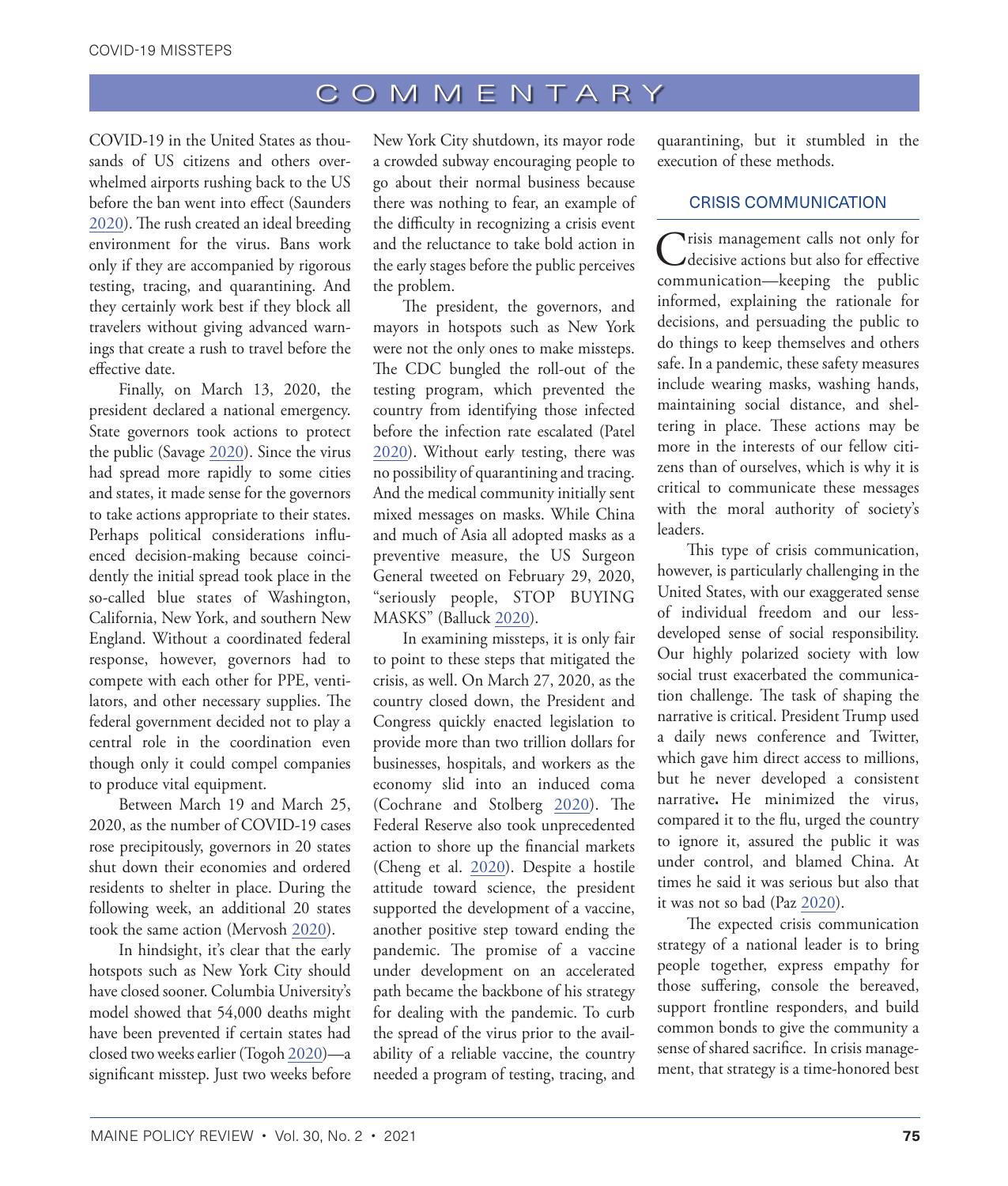practice. The president's surprising departure from that norm only served to sow seeds of division in the country.

The sheltering-in-place policy imposed by governors flattened the curve in many states, but it came at big cost to the economy. The strategy made sense only as a short-term measure to reduce hospitalizations, secure necessary medical supplies, and alert the public to the seriousness of the pandemic and the urgency to change behavior. President Trump came to oppose the policy because, as he put it, "the cure may be worse than the disease" (Haberman and Sanger [2020](#page-8-18)). The president expressed the legitimate concern that the longer the economy remained closed, the more businesses and jobs might be lost for good (Tankersley [2020](#page-9-9)).

In prioritizing opening the economy while dismissing concern for health, the president implicitly advocated something closer to the herd immunity strategy adopted by Sweden (Goodman [2020](#page-8-19)). Herd immunity requires the majority of a population to have been exposed to the virus. But even with rapid spread of the virus, the United States was a long way from herd immunity. Meanwhile, the president portrayed a sharp division between opening the economy and implementing health precautions rather than portraying them as complementary.

President Trump pressured governors to open their states to get the economy going even as case numbers increased (Colvin et al. [2020](#page-8-20)). He minimized the risk of the contagion by shunning the use of face masks and turning the mask-free face into a symbol of defiance. As the virus spread into rural regions in the South, Midwest, and West, the president's decision to not serve as a role model for healthy behavior proved to be his most significant misstep. He lost an

opportunity to educate the public on the quickest way to restore the economy prior to a vaccine by adopting safe practices.

Without implementing widespread safety precautions, the United States, with only 4 percent of the world's population, found itself with 25 percent of the world's COVID-19 cases and more than 20 percent of the deaths in the first year of the pandemic (Andrew [2020](#page-8-21)). In a pandemic that disproportionately affected the elderly, those with underlying health conditions, the poor, and minorities, such an approach increased the risk to the most vulnerable members of the community.

#### ENDING THE CRISIS AND RETURNING TO NORMAL

This brings us to the fifth stage in crisis management—returning society to normal. After six or seven weeks of shutdown, pressure began to mount to open the economy, not only from the president but also from those in regions with low infection levels and those with businesses and jobs that suffered with a shelter-in-place policy. With the national unemployment rate at 15 percent, 40 million workers filing for unemployment insurance, and many businesses unable to survive a prolonged shutdown (Flitter [2020\)](#page-8-22), there was growing recognition that the country had to find a way to open back up. But without a comprehensive program to test, trace, and quarantine or widespread adoption of a vaccine or antibody therapy, what did it mean for the society to return to normal? Businesses wondered whether they should risk remaining closed and going bankrupt or opening and going bankrupt if they were sued by someone who got sick on their premises (Eisenberg [2020\)](#page-8-23).

The early lockdown in many rural regions may have been a misstep by the governors, but the return to normal in regions with rising infections, inadequate testing, and no plan to take precautions to protect the public exacerbated the spread of the virus in many states.

### MAINE'S PANDEMIC RESPONSE

While the federal government failed<br>to plan, recognize, and respond effectively to the pandemic, Maine, along with several other states such as Vermont and New Mexico, managed the crisis with relative success—although arguably not without missteps. In March 2020, Maine Governor Janet Mills closed the state and made the health and safety of the population her top priority. Mills's response contrasted sharply with Trump's. While President Trump sidelined his medical experts and put Vice President Pence in charge of the administration's pandemic response, Governor Mills deferred to Maine CDC Director Dr. Nirav Shah and her health experts to manage the crisis.

Governor Mills and Dr. Shah communicated consistently and frequently with the media and the public. They asked for cooperation in taking safety precautions to halt the spread of the disease. In making public health her top priority, the governor projected an image of a healer, a unifier, and a concerned leader trying to protect the health of all Mainers, even those who opposed her policies. The governor's aggressive steps to halt the spread of the virus bolstered the state's reputation as a safe place, which contributed to the boom in tourists visiting Maine when the state opened back up (McGuire [2021](#page-8-24))

In the early days of the pandemic, while COVID-19 rapidly spread from hotspots such as New York City and into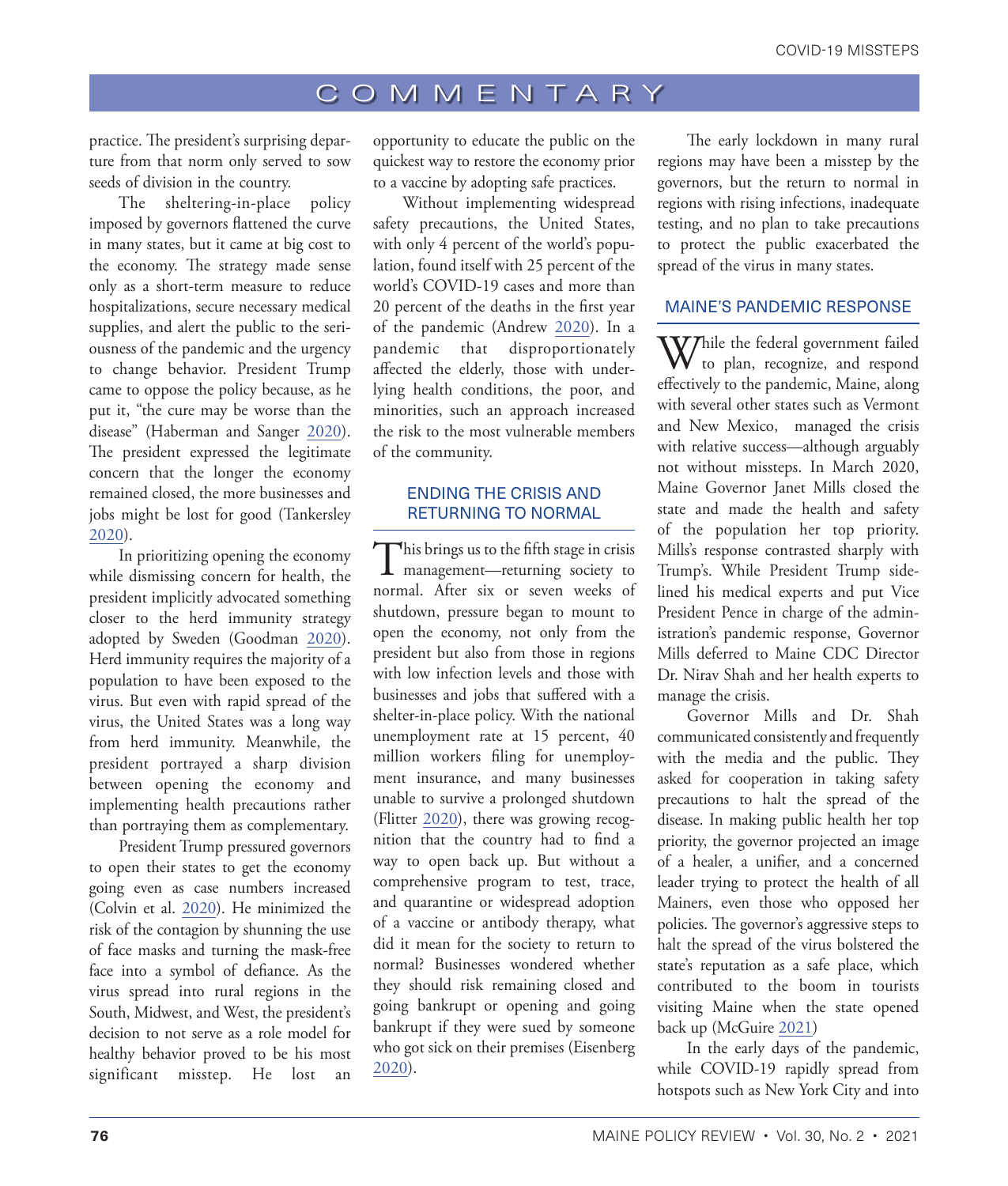New Jersey, Connecticut, and Massachusetts, it barely reached the southern-most parts of Maine. The precautionary statewide lockdown in March 2020 was poorly received in the northern Maine where there were virtually no COVID-19 cases. The reaction quickly became an ideological dispute with northern Mainers, a region with many Trump supporters who saw the governor's policies as a heavy-handed attack on their freedom and livelihoods.

In turning the pandemic response over to medical experts in the early stage of the pandemic, the state may not have achieved a balance between protecting the public's health and protecting the state's economy (Ip [2020](#page-8-25)). In hindsight, the early statewide closures may have been an overreach—arguably too protective of health and too insensitive to the economic and social consequences of a lengthy lockdown. As the pandemic continued, concerns over health and the economy came into greater balance as the entire society learned how to keep the economy going by taking measures to safely distance, wash hands, wear masks, and limit indoor gatherings.

Most Mainers were grateful to Governor Mills and Dr. Shah for putting public health first and basing decisions on science. Decisions were justified by reference to science, but the scientific community's understanding of COVID-19 evolved over time. Science alone did not provide definitive policy options, which allowed for differences of opinion even among those willing to follow the science. For instance, the decision to require out-of-state visitors from certain states to quarantine for 14 days or take a COVID test 72 hours before arriving in Maine served largely to discourage people from coming to Maine. The retail and hospitality industries saw this policy as arbitrary

and unenforceable and complained that state policy was largely based on a general perception of risk rather than specific science-based metrics that could have provided clear targets and protocols. It was also hard to find the scientific basis behind the 9:00 pm curfew on restaurants, as if eating at 8:00 pm was somehow safer than eating an hour later. The policy mostly seemed designed to discourage people from going to restaurants. These types of decisions were driven as much by political calculations as by any scientific rationale as a way to extend the lockdown in the face of stiff opposition.

Preventing the spread of the virus was not without considerable trade-offs. Reducing one societal risk increased several other risks. The unforeseen consequences of an aggressive prevention policy included more than the loss of revenue to a shuttered business or the forfeit of wages to idled employees. The loss of work and social interaction inflicted psychological harm on those affected. Business owners and their employees lost more than just money; they also lost a sense of identity, purpose, and well-being. The isolated elderly suffered from loneliness. Children were deprived of not only attending school but also of developing important relationships with teachers and friends during a formative time of their lives. The aggressive measures proved effective in halting the spread of the virus, but it was achieved at a high social cost (Allen [2020](#page-8-26)).

The Trump administration and the Mills administration took opposite approaches to the pandemic. Those choices in the early stages of the pandemic divided the country and the state and exacerbated an already polarized society. Over time, both the federal and state governments have learned to take measures to maintain both public health

and a vibrant economy. But those early decisions framed the partisan divide. Despite facing a common enemy in COVID-19, the country and the state never came together on a course of action to confront the deadly disease.

### ASSESSING THE CRISIS **RESPONSE**

The conclusion of a crisis comes<br>with an assessment of the success or failure of efforts to bring the crisis to an end with the least possible harm. We often assess crises and the actions of leaders through ideological lenses. Those who previously had negative views of China more readily blamed that country. Attitudes about the Trump administration's preparation and response were colored by perception of President Trump prior to the crisis. Commissions are often established to perform these assessments such as the 9-11 Commission or the National Commission on the BP Deepwater Horizon Oil Spill and Offshore Drilling. With such accounting comes the inevitable blame or praise for leaders, organizations, and even countries that failed or succeeded in handling the crisis.

China has been praised for its effective response to the COVID-19 outbreak but blamed for the virus's origin. The debate over the origination—whether the coronavirus spread from an animal in a wet market or a leak from the Wuhan Institute of Virology—illustrates the politics of crisis management and how crises are refracted by the interests of participants. The scientific community initially dismissed the leak theory, which had been advocated by anti-Chinese politicians with little evidence. But whatever the truth of the virus's origin, both the advocacy of the leak theory without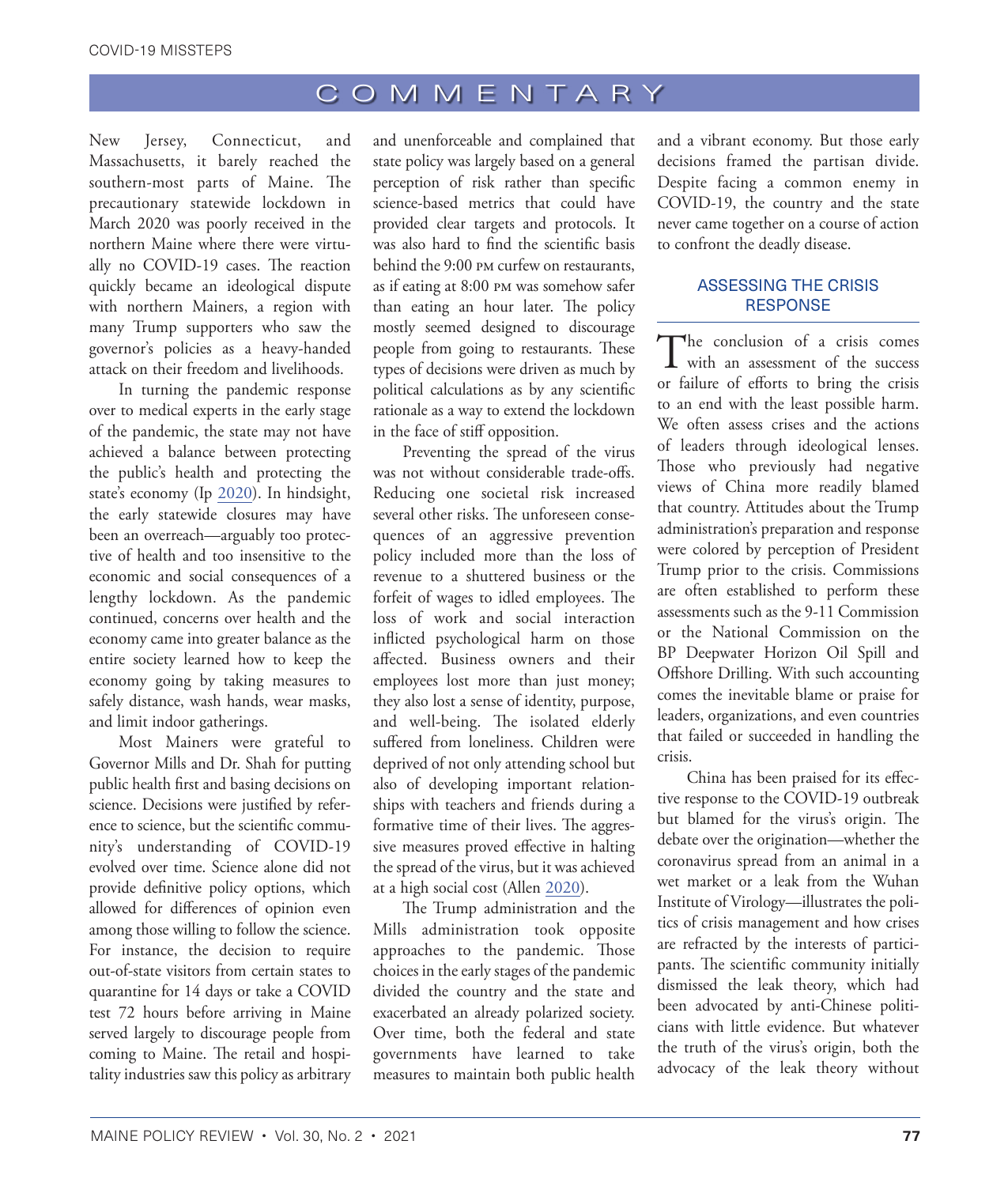evidence and the dismissal of it without investigation demonstrated how the interests of the participants colored their positions on crisis events. While we will likely never know with certainty the origin of the virus, this example shows how political interests inhibit an independent inquiry to assess the cause and the management of the crises.

In the United States, future assessments will likely focus on the failure of the federal and state governments to lead, organize supplies to protect health workers, and provide adequate and timely testing, tracing, and quarantining. The federal government under President Trump may receive credit for its initiative to develop a vaccine, but the successful development may be overshadowed by poor implementation and widespread vaccine skepticism. The assessment of the federal government's response under Presidents Trump and Biden and the response of each of the 50 states will have to wait until the pandemic is over. The assessment will likely focus on how a public health crisis became entangled with a cultural political issue that pitted personal freedom against community safety.

It is a notable irony that, in the midst of a trade war between the two largest economies in the world, a pandemic began in China and had a devastating effect in the United States. It is also telling that the Wuhan city officials and the Trump administration shared the same missteps in not recognizing the crisis and not taking early action. Both Wuhan officials and the Trump administration failed to be transparent with the public, which is a fundamental rule of crisis management: tell the public what you know and what you don't know, do it in the early stage of the crisis, and keep doing it until the crisis has ended. Both

expressed optimism and provided assurances without evidence to back up their claims. The US administration's failure may be even more egregious in that it had the advantage of the early warning of the outbreak in China and had seen it spread to other countries.

It is likely that the leaders of China, Italy, Brazil, the United Kingdom, and the United States will suffer from a harsh assessment for their missteps in preventing, preparing for, and managing the crisis. In contrast the leaders of Germany, Norway, Finland, Iceland, Taiwan, and New Zealand have received praise for their early decisive action in containing the spread of the coronavirus in their countries. Is it just coincidence that the leaders being blamed and who have tried to shift the blame to others were men and those who took early action were women? Just like these national-level women leaders, Maine's Governor Mills along with New Mexico's Governor Grisham have led their states with a strong focus on public health. Any assessment will have to grapple with the way men are socialized into leadership that may have created a blind spot in dealing with health-related crises. The alpha-male leadership model may convince leaders they can bend reality to their will, but it may be the wrong approach in dealing with a pandemic. Women leaders appear to have exhibited more respect for the power of the virus, more humility in their ability to control it, and more interest in protecting their people while taking a longer view on the economy.

#### LESSONS LEARNED

The sixth and final stage of crisis management calls for an honest assessment of the lessons learned and the steps that should be taken to prevent and

plan for the next pandemic. So, what are the lessons we will have learned from this pandemic?

- Will we engage in pandemic planning, scenario drills, stockpiling medical equipment, and strengthening our public health system?
- Will we address the patchwork public health and medical insurance system in the country?
- Will we move away from efficiency and adopt a more redundant approach to inventory in our critical healthcare supply chain?
- Will we recognize that off-shoring the manufacture of PPE and generic medicines leaves us vulnerable in a pandemic?
- Will we address the absence of a safety net for many in our society who are ill-equipped to deal with such a disruption in their lives?
- Will we recognize the need for greater global cooperation to stop or prevent pandemics in every country (especially in the poorest countries without the resources to contain a pandemic on their own) because cooperation is in our self-interest and the current every-country-for-itself approach to pandemic preparedness and response is self-defeating?

The hope is that the pandemic wakes us to the realization that we have to resolve the underlying issues that have caused so much suffering during this crisis. Solutions that seemed radical prior to the pandemic may be seen as more reasonable in its aftermath. This pandemic may be seen as a warning sign that spurs us to address fundamental societal issues and to prepare for future pandemics and other crises.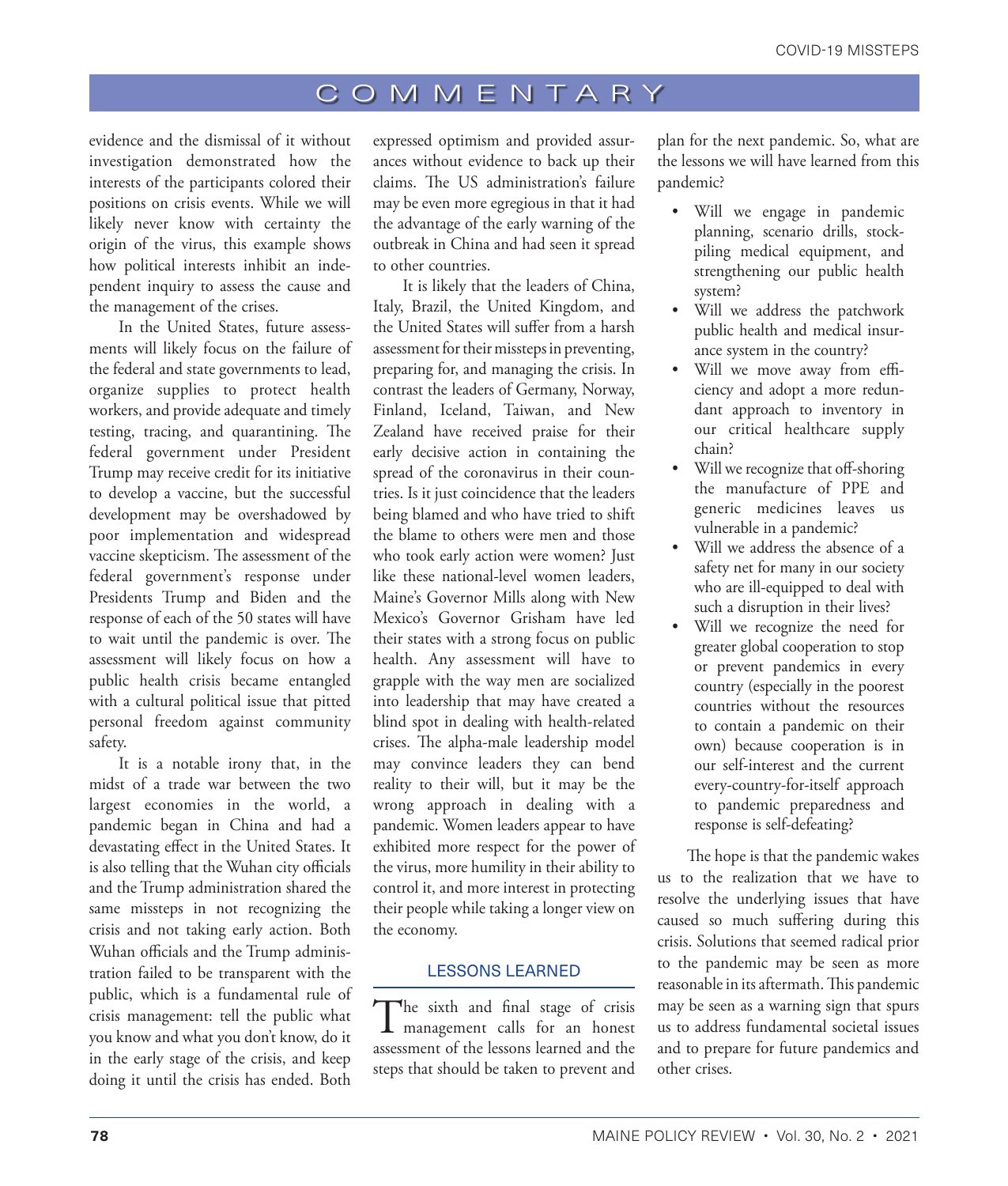#### **REFERENCES**

- <span id="page-8-5"></span>Aljazeera. 2020. "China Expands Coronavirus Outbreak Lockdown to 56 Million People." *Aljazeera News,* January 25, 2020. [https://](https://www.aljazeera.com/news/2020/1/25/china-expands-coronavirus-outbreak-lockdown-to-56-million-people) [www.aljazeera.com/news/2020/1/25](https://www.aljazeera.com/news/2020/1/25/china-expands-coronavirus-outbreak-lockdown-to-56-million-people) [/china-expands-coronavirus-outbreak](https://www.aljazeera.com/news/2020/1/25/china-expands-coronavirus-outbreak-lockdown-to-56-million-people) [-lockdown-to-56-million-people.](https://www.aljazeera.com/news/2020/1/25/china-expands-coronavirus-outbreak-lockdown-to-56-million-people)
- <span id="page-8-26"></span>Allen, Douglas. W. 2021. "Covid Lockdown Cost/Benefits: A Critical Assessment of the Literature." Simon Fraser University, April 2021. [https://www.sfu.ca/~allen](https://www.sfu.ca/~allen/LockdownReport.pdf) [/LockdownReport.pdf](https://www.sfu.ca/~allen/LockdownReport.pdf).
- <span id="page-8-21"></span>Andrew, Scottie. 2020. "The US Has 4% of the World's Population but 25% of Its Coronavirus Cases." *CNN Health,* June 30, 2020. [https://www.cnn.com/2020/06/30](https://www.cnn.com/2020/06/30/health/us-coronavirus-toll-in-numbers-june-trnd/index.html) [/health/us-coronavirus-toll-in-numbers](https://www.cnn.com/2020/06/30/health/us-coronavirus-toll-in-numbers-june-trnd/index.html) [-june-trnd/index.html](https://www.cnn.com/2020/06/30/health/us-coronavirus-toll-in-numbers-june-trnd/index.html).
- <span id="page-8-1"></span>Augustine, Norm. 1995. "Managing the Crisis You Tried to Prevent," *Harvard Business Review,* December 1995. [https://hbr.org/1995/11/managing](https://hbr.org/1995/11/managing-the-crisis-you-tried-to-prevent) [-the-crisis-you-tried-to-prevent](https://hbr.org/1995/11/managing-the-crisis-you-tried-to-prevent).
- <span id="page-8-9"></span>Baker, Michael G., Nick Wilson, and Andrew Anglemyer. 2020. "Successful Elimination of Covid-19 Transmission in New Zealand." *New England Journal of Medicine* 383:e56 [https://doi.org](https://doi.org/10.1056/NEJMc2025203) [/10.1056/NEJMc2025203](https://doi.org/10.1056/NEJMc2025203).
- <span id="page-8-15"></span>Balluck, Kyle. 2020. "Surgeon General: Stop Buying Masks." *The Hill,* March 1, 2020. [https://thehill.com/policy/healthcare](https://thehill.com/policy/healthcare/485332-surgeon-general-stop-buying-masks) [/485332-surgeon-general-stop](https://thehill.com/policy/healthcare/485332-surgeon-general-stop-buying-masks) [-buying-masks](https://thehill.com/policy/healthcare/485332-surgeon-general-stop-buying-masks).
- <span id="page-8-6"></span>BBC News. 2020. "Coronavirus Declared Global Health Emergency by WHO." *BBC News,* January 31, 2020. [https://](https://www.bbc.com/news/world-51318246) [www.bbc.com/news/world-51318246](https://www.bbc.com/news/world-51318246).
- <span id="page-8-7"></span>Brader, Keith. 2020. "China Dominates Medical Supplies, in This Outbreak and the Next." *New York Times,* July 5, 2020. [https://www.nytimes.com/2020/07/05](https://www.nytimes.com/2020/07/05/business/china-medical-supplies.html) [/business/china-medical-supplies.html](https://www.nytimes.com/2020/07/05/business/china-medical-supplies.html).
- <span id="page-8-2"></span>Buckley, Chris, and Steven Lee Myers. 2020. "As New Coronavirus Spread, China's Old Habits Delayed Fight." *New York Times,*  February 2, 2020. [https://www.nytimes](https://www.nytimes.com/2020/02/01/world/asia/china-coronavirus.html) [.com/2020/02/01/world/asia/china](https://www.nytimes.com/2020/02/01/world/asia/china-coronavirus.html) [-coronavirus.html](https://www.nytimes.com/2020/02/01/world/asia/china-coronavirus.html).
- <span id="page-8-4"></span>Chen, Yawen, and Cadell, Cate. 2020. "'Painful Lesson': How a Military-style Lockdown Unfolded in Wuhan." *Reuters,* April 8, 2020. [https://www.reuters.com/article](https://www.reuters.com/article/us-health-coronavirus-wuhan-scientists-i-idUSKBN21Q0KD) [/us-health-coronavirus-wuhan](https://www.reuters.com/article/us-health-coronavirus-wuhan-scientists-i-idUSKBN21Q0KD) [-scientists-i-idUSKBN21Q0KD](https://www.reuters.com/article/us-health-coronavirus-wuhan-scientists-i-idUSKBN21Q0KD).
- <span id="page-8-17"></span>Cheng, Jeffrey, Tyler Powell, Dave Skidmore, and David Wessel. 2020. "What's the Fed Doing in Response to the Covid-19 Crisis? What More Could It Do?" *Brookings,*  March 30, 2020. [https://www.brookings](https://www.brookings.edu/research/fed-response-to-covid19/) [.edu/research/fed-response-to-covid19/.](https://www.brookings.edu/research/fed-response-to-covid19/)
- <span id="page-8-16"></span>[Cochrane](https://www.nytimes.com/by/emily-cochrane), Emily, and Sheryl Gay [Stolberg.](https://www.nytimes.com/by/sheryl-gay-stolberg) 2020. "\$2 Trillion Coronavirus Stimulus Bill Is Signed Into Law." *New York Times,*  March 27, 2020. [https://www.nytimes](https://www.nytimes.com/2020/03/27/us/politics/coronavirus-house-voting.html) [.com/2020/03/27/us/politics](https://www.nytimes.com/2020/03/27/us/politics/coronavirus-house-voting.html) [/coronavirus-house-voting.html.](https://www.nytimes.com/2020/03/27/us/politics/coronavirus-house-voting.html)
- <span id="page-8-20"></span>Colvin, Jill, Zeke Miller, and Geoff Mulvihill. 2020. "Trump Claims 'Total' Authority, over Govs, to Reopen Economy." *AP News,* April 13, 2020. [https://apnews](https://apnews.com/article/virus-outbreak-donald-trump-ap-top-news-politics-health-ba9578acf23bdb03fd51a2b81f640560) [.com/article/virus-outbreak-donald](https://apnews.com/article/virus-outbreak-donald-trump-ap-top-news-politics-health-ba9578acf23bdb03fd51a2b81f640560) [-trump-ap-top-news-politics-health](https://apnews.com/article/virus-outbreak-donald-trump-ap-top-news-politics-health-ba9578acf23bdb03fd51a2b81f640560) [-ba9578acf23bdb03fd51a2b81f640560](https://apnews.com/article/virus-outbreak-donald-trump-ap-top-news-politics-health-ba9578acf23bdb03fd51a2b81f640560).
- <span id="page-8-3"></span>CRS (Congressional Research Service). 2020. *COVID-19 and China: A Chronology of Events (December 2019–January 2020).* Congressional Research Report R46354, May 13, 2020. [https://crsreports.congress](https://crsreports.congress.gov/product/pdf/r/r46354) [.gov/product/pdf/r/r46354.](https://crsreports.congress.gov/product/pdf/r/r46354)
- <span id="page-8-12"></span>[Eder](https://www.nytimes.com/by/steve-eder), Steve, Henr[y Fountain,](https://www.nytimes.com/by/henry-fountain) [Michael H.](https://www.nytimes.com/by/michael-h-keller) [Keller](https://www.nytimes.com/by/michael-h-keller), Muyi [Xiao](https://www.nytimes.com/by/muyi-xiao), and Alexandra [Stevenson.](https://www.nytimes.com/by/alexandra-stevenson) 2020. "430,000 People Have Traveled From China to U.S. Since Coronavirus Surfaced." *New York Times,* April 4, 2020. [https://www.nytimes.com/2020/04/04](https://www.nytimes.com/2020/04/04/us/coronavirus-china-travel-restrictions.html) [/us/coronavirus-china-travel-restrictions](https://www.nytimes.com/2020/04/04/us/coronavirus-china-travel-restrictions.html) [.html.](https://www.nytimes.com/2020/04/04/us/coronavirus-china-travel-restrictions.html)
- <span id="page-8-23"></span>Eisenberg, Jeff. 2020. "Reopen and Get Sued? Some Small Business Owners Fear Exposure to Liability Issues upon Reopening Their Doors." *Yahoo,* April 30, 2020. [https://www.yahoo.com/now](https://www.yahoo.com/now/reopen-and-get-sued-some-small-business-owners-fear-exposure-to-liability-issues-upon-reopening-their-doors-170221368.html) [/reopen-and-get-sued-some-small](https://www.yahoo.com/now/reopen-and-get-sued-some-small-business-owners-fear-exposure-to-liability-issues-upon-reopening-their-doors-170221368.html) [-business-owners-fear-exposure-to](https://www.yahoo.com/now/reopen-and-get-sued-some-small-business-owners-fear-exposure-to-liability-issues-upon-reopening-their-doors-170221368.html) [-liability-issues-upon-reopening-their](https://www.yahoo.com/now/reopen-and-get-sued-some-small-business-owners-fear-exposure-to-liability-issues-upon-reopening-their-doors-170221368.html) [-doors-170221368.html](https://www.yahoo.com/now/reopen-and-get-sued-some-small-business-owners-fear-exposure-to-liability-issues-upon-reopening-their-doors-170221368.html).
- <span id="page-8-8"></span>[Fisher](https://www.nytimes.com/by/max-fisher), Max, and [Choe Sang-Hun](https://www.nytimes.com/by/choe-sang-hun). 2020. "How South Korea Flattened the Curve." *New York Times,* March 23, 2020. [https://www](https://www.nytimes.com/2020/03/23/world/asia/coronavirus-south-korea-flatten-curve.html) [.nytimes.com/2020/03/23/world/asia](https://www.nytimes.com/2020/03/23/world/asia/coronavirus-south-korea-flatten-curve.html) [/coronavirus-south-korea-flatten-curve](https://www.nytimes.com/2020/03/23/world/asia/coronavirus-south-korea-flatten-curve.html) [.html.](https://www.nytimes.com/2020/03/23/world/asia/coronavirus-south-korea-flatten-curve.html)
- <span id="page-8-22"></span>Flitter, Emily, 2020. "'I Can't Keep Doing This:' Small-Business Owners Are Giving Up." *New York Times,* July 13, 2020. [https://](https://www.nytimes.com/2020/07/13/business/small-businesses-coronavirus.html) [www.nytimes.com/2020/07/13/busi](https://www.nytimes.com/2020/07/13/business/small-businesses-coronavirus.html) [ness/small-businesses-coronavirus.html](https://www.nytimes.com/2020/07/13/business/small-businesses-coronavirus.html).
- <span id="page-8-19"></span>Goodman, Peter S. 2020. "Sweden Has Become the World's Cautionary Tale." *New York Times,* July 7, 2020. [https://](https://www.nytimes.com/2020/07/07/business/sweden-economy-coronavirus.html)

[www.nytimes.com/2020/07/07/busi](https://www.nytimes.com/2020/07/07/business/sweden-economy-coronavirus.html) [ness/sweden-economy-coronavirus.html.](https://www.nytimes.com/2020/07/07/business/sweden-economy-coronavirus.html)

- <span id="page-8-18"></span>[Haberman,](https://www.nytimes.com/by/maggie-haberman) Maggie, and David E. [Sanger](https://www.nytimes.com/by/david-e-sanger). 2020. "Trump Says Coronavirus Cure Cannot 'Be Worse Than the Problem Itself.'" *New York Times,* March 23, 2020. [https://www.nytimes.com/2020/03/23](https://www.nytimes.com/2020/03/23/us/politics/trump-coronavirus-restrictions.html) [/us/politics/trump-coronavirus](https://www.nytimes.com/2020/03/23/us/politics/trump-coronavirus-restrictions.html) [-restrictions.html](https://www.nytimes.com/2020/03/23/us/politics/trump-coronavirus-restrictions.html).
- <span id="page-8-25"></span>Ip, Greg. 2020. "New Thinking on Covid Lockdowns: They're Overly Blunt and Costly." *Wall Street Journal,* August 24, 2020. [https://www.wsj.com/articles](https://www.wsj.com/articles/covid-lockdowns-economy-pandemic-recession-business-shutdown-sweden-coronavirus-11598281419) [/covid-lockdowns-economy-pandemic](https://www.wsj.com/articles/covid-lockdowns-economy-pandemic-recession-business-shutdown-sweden-coronavirus-11598281419) [-recession-business-shutdown](https://www.wsj.com/articles/covid-lockdowns-economy-pandemic-recession-business-shutdown-sweden-coronavirus-11598281419) [-sweden-coronavirus-11598281419](https://www.wsj.com/articles/covid-lockdowns-economy-pandemic-recession-business-shutdown-sweden-coronavirus-11598281419).
- <span id="page-8-11"></span>Kirchhoff, Christopher, 2020. "Ebola Should Have Immunized the United States to the Coronavirus: What Washington Failed to Learn from the National Security Council's Report." *Foreign Affairs,* March 28, 2020. [https://www.foreignaffairs.com/articles](https://www.foreignaffairs.com/articles/2020-03-28/ebola-should-have-immunized-united-states-coronavirus) [/2020-03-28/ebola-should-have](https://www.foreignaffairs.com/articles/2020-03-28/ebola-should-have-immunized-united-states-coronavirus) [-immunized-united-states-coronavirus](https://www.foreignaffairs.com/articles/2020-03-28/ebola-should-have-immunized-united-states-coronavirus).
- <span id="page-8-10"></span>Klain, Ron. 2020. "Coronavirus Is Coming— And Trump Isn't Ready." *The Atlantic,*  January 30, 2020. [https://www](https://www.theatlantic.com/ideas/archive/2020/01/now-trump-needs-deep-state-fight-coronavirus/605752/) [.theatlantic.com/ideas/archive/2020/01](https://www.theatlantic.com/ideas/archive/2020/01/now-trump-needs-deep-state-fight-coronavirus/605752/) [/now-trump-needs-deep-state-fight](https://www.theatlantic.com/ideas/archive/2020/01/now-trump-needs-deep-state-fight-coronavirus/605752/) [-coronavirus/605752/](https://www.theatlantic.com/ideas/archive/2020/01/now-trump-needs-deep-state-fight-coronavirus/605752/).
- <span id="page-8-24"></span>McGuire, Peter. 2021. "Maine Tourism Industry Surges Back, Despite Ongoing Challenges of Pandemic." *Portland Press Herald,* August 23, 2021. [https://www.](https://www.sunjournal.com/2021/08/23/maine-tourism-industry-surges-back-despite-ongoing-challenges-of-pandemic/) [sunjournal.com/2021/08/23/maine](https://www.sunjournal.com/2021/08/23/maine-tourism-industry-surges-back-despite-ongoing-challenges-of-pandemic/) [-tourism-industry-surges-back-despite](https://www.sunjournal.com/2021/08/23/maine-tourism-industry-surges-back-despite-ongoing-challenges-of-pandemic/) [-ongoing-challenges-of-pandemic/](https://www.sunjournal.com/2021/08/23/maine-tourism-industry-surges-back-despite-ongoing-challenges-of-pandemic/).
- <span id="page-8-13"></span>Mervosh, Sarah, Denise Lu, and Vanessa [Swales](https://www.nytimes.com/by/vanessa-swales). 2020. "See Which States and Cities Have Told Residents to Stay at Home." *New York Times,* April 20, 2020. [https://www.nytimes.com/interactive](https://www.nytimes.com/interactive/2020/us/coronavirus-stay-at-home-order.html) [/2020/us/coronavirus-stay-at-home-order](https://www.nytimes.com/interactive/2020/us/coronavirus-stay-at-home-order.html) [.html](https://www.nytimes.com/interactive/2020/us/coronavirus-stay-at-home-order.html).
- <span id="page-8-0"></span>Osterholm, Michael T., and Mark Olshaker. 2020. "Chronicle of a Pandemic Foretold: Learning from the COVID-19 Failure—Before the Next Outbreak Arrives." *Foreign Affairs* 99:4. [https://](https://www.foreignaffairs.com/articles/united-states/2020-05-21/coronavirus-chronicle-pandemic-foretold) [www.foreignaffairs.com/articles/united](https://www.foreignaffairs.com/articles/united-states/2020-05-21/coronavirus-chronicle-pandemic-foretold) [-states/2020-05-21/coronavirus-chronicle](https://www.foreignaffairs.com/articles/united-states/2020-05-21/coronavirus-chronicle-pandemic-foretold) [-pandemic-foretold.](https://www.foreignaffairs.com/articles/united-states/2020-05-21/coronavirus-chronicle-pandemic-foretold)
- <span id="page-8-14"></span>Patel, Neel V. 2020. "Why the CDC Botched Its Coronavirus Testing." *MIT Technology Review,* March 5, 2020. [https://www](https://www.technologyreview.com/2020/03/05/905484/why-the-cdc-botched-its-coronavirus-testing/) [.technologyreview.com/2020/03/05](https://www.technologyreview.com/2020/03/05/905484/why-the-cdc-botched-its-coronavirus-testing/)